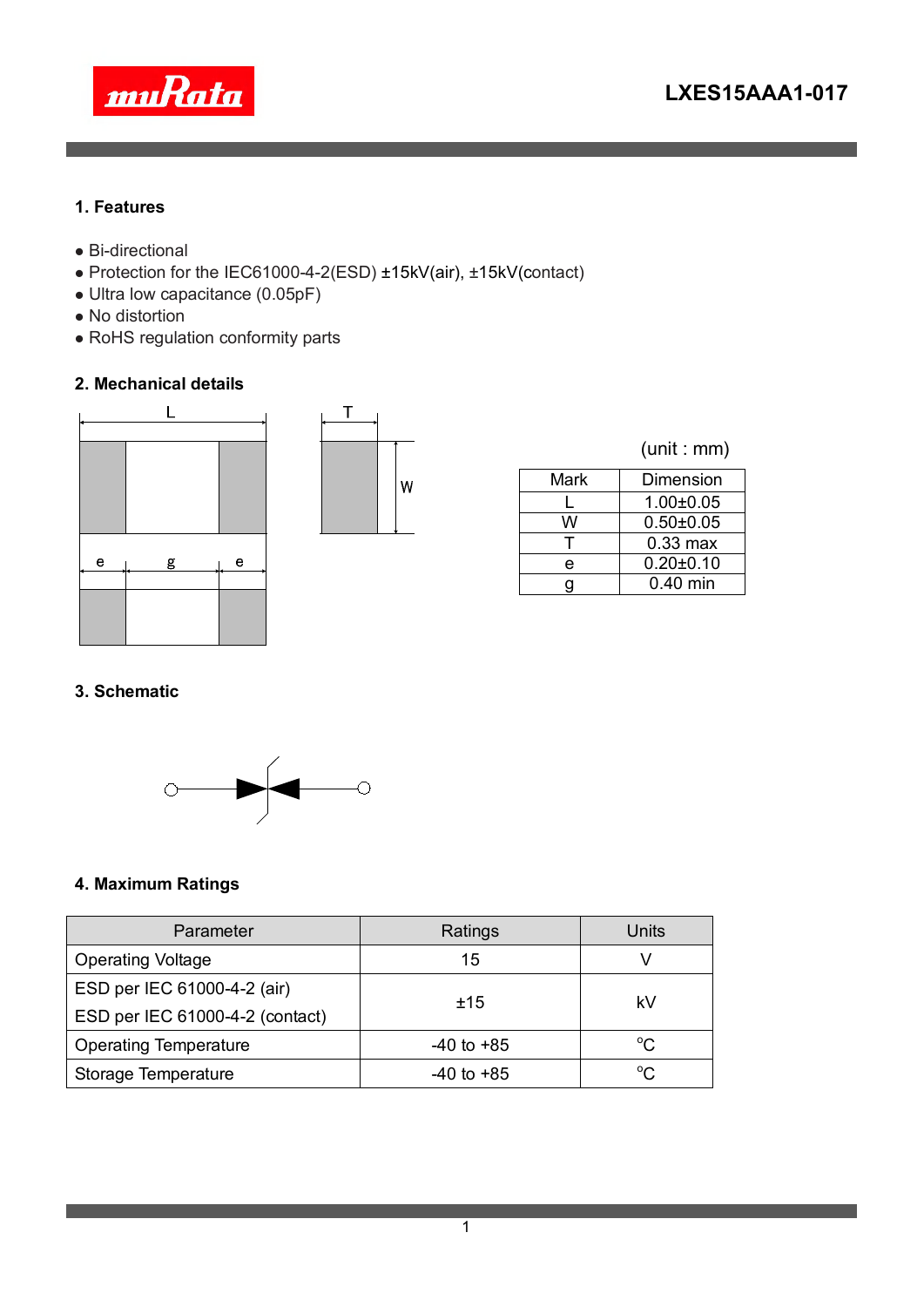



# **5. Electrical Characteristics (T=25 <sup>o</sup>C)**

| Parameter   | Conditions     | Min | Typ  | Max | <b>Units</b> |
|-------------|----------------|-----|------|-----|--------------|
| Capacitance | Vbias=0V, 1MHz |     | 0.05 |     | рF           |

## **6. Typical Characteristic**



ESD Waveform(IEC61000-4-2:8kV Contact)



Voltage – Capacitance Characteristic

#### **7. Soldering Footprint**



Notes : this land layout is for reference purpose only.